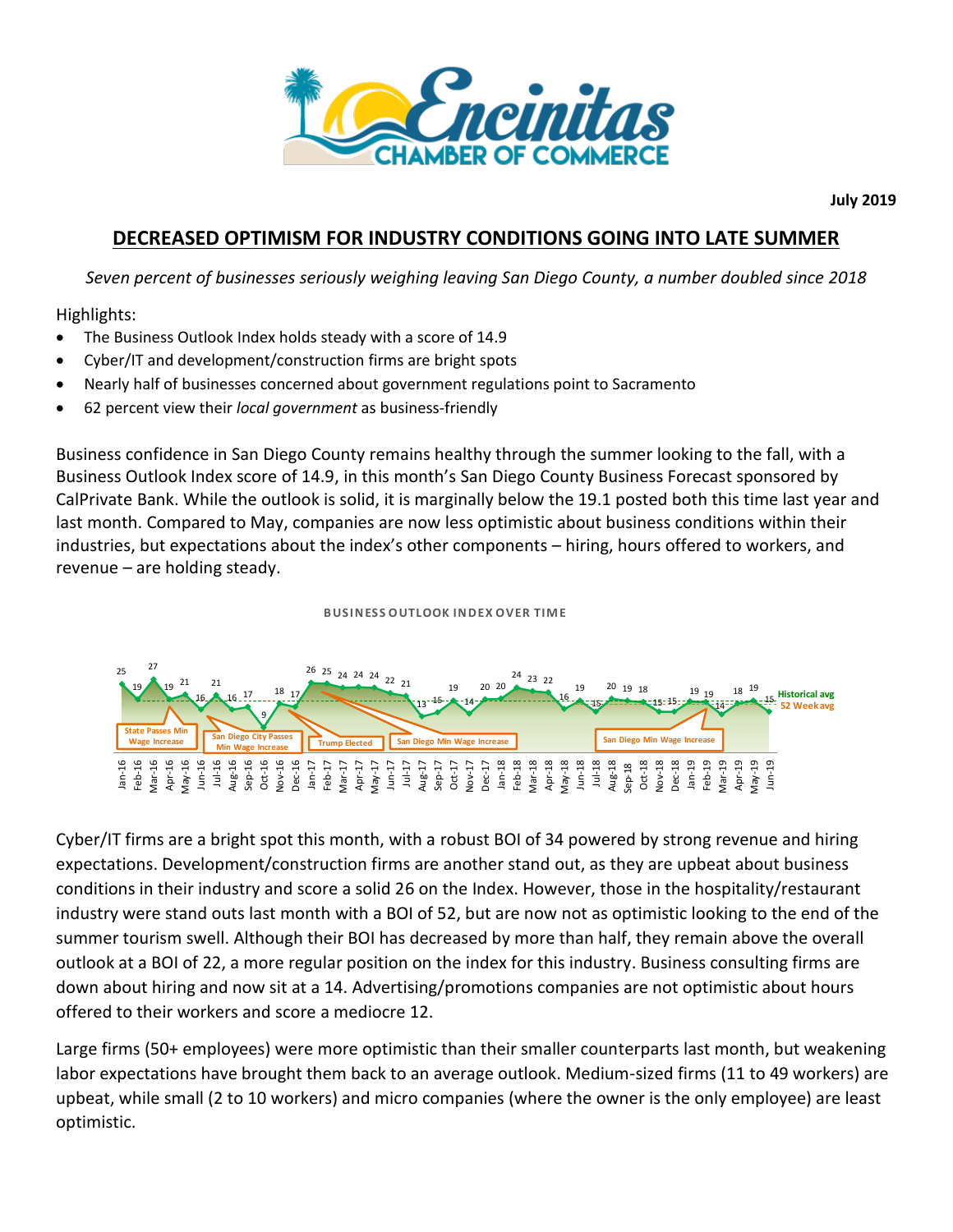Now at -5 on the BOI due to low hiring and revenue expectations, east suburban firms have drifted into negative territory. City of San Diego companies are less optimistic about hours offered to workers, hiring, and business conditions than in May. Their BOI score receded from 26 to 15 now.

Government regulations remain the top new challenge for local firms. "G*overnment*," "*California*," "*regulation*," and "*Sacramento*" are frequently mentioned, and nearly half who focus on regulation point to Sacramento as the culprit. It's no one state policy that stands out above the rest, but rather myriad issues. Despite all the objections to state regulations, no companies specifically reference *city* or *county* government rules as a top concern.

This month's Forecast also took the annual measurement of perceived business-friendliness of local government and whether firms are considering moving out of the county. For the fifth consecutive year, about 60 percent of San Diego companies see their local government as business-friendly. Sixty-two percent of firms now believe this, which is better than the historic low point in 2014 when about half said the same. Further, 22 percent believe local government is *very* friendly toward business, which is twice as many as 2014. On the other side of the ledger, 24 percent see government as unfriendly, with 10 percent of that sentiment intense. Dissatisfaction with local government has remained low over the years and those governments have become<br>slightly friendlier to county businesses.<br>LOCAL GOVERNMENT FRIENDLINESS OVER TIME slightly friendlier to county businesses.



Businesses facing a new challenging issue – whether the issue is governmental or not – are more likely to see local government as inhospitable. Thirty-eight percent of them believe local government is unfriendly compared to only 16 percent for firms not experiencing an issue. Government appears friendlier when challenges, in general, are fewer.

Twelve percent of businesses are considering moving at least part of their company outside of San Diego County. Those *seriously* considering relocating have shot up significantly, doubling from only 3 percent last year to 7 percent now to hit the second highest mark ever. That equates to about 26,000 businesses seriously weighing relocation. Despite friendly local governments, business conditions – possibly due to *state* actions – have eroded so that more companies are now seriously looking at breaking local ties.